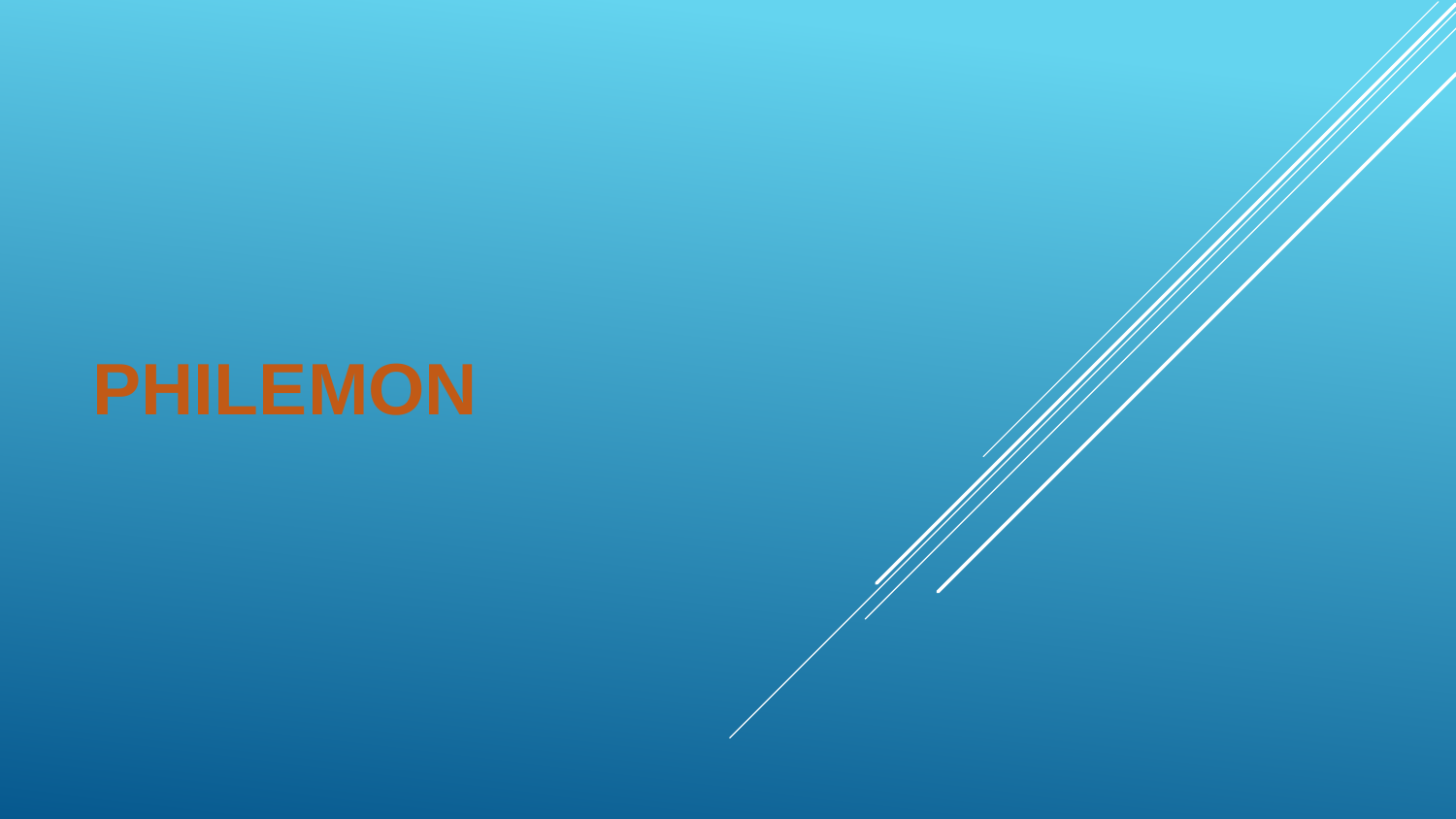## INTRODUCTION

- ➢ During St Paul third missionary trip in Asia Minor among the people of Ephesus he met a visitor who later converted under Paul's teaching, the man named Philemon, a slave-owner from the nearby city of Colossae. Paul addressed his "beloved brother" as a "fellow worker," a title given to those who served for a time alongside St. Paul.
- ➢ Onesimus had escaped from his owner, Philemon, and had run away from Colossae to Rome in the hope that he could disappear into that populous, urban environment. Once in Rome, Onesimus, either by accident or by his own design, came in contact with Paul, who promptly led the runaway slave to faith in Jesus Christ.
- ➢ St. Paul made a request. He wanted Philemon to forgive Onesimus, to accept the slave as a brother in Christ, and to consider sending Onesimus back to St. Paul, as the apostle found him useful in God's service St. Paul did not minimize Onesimus's sin but rather approached the topic with gentleness and care
- The main idea is the conversion St. Paul made in the life of Onesimus from a thief, a running slave to a deacon ,whom he saw useful for preaching the word of God.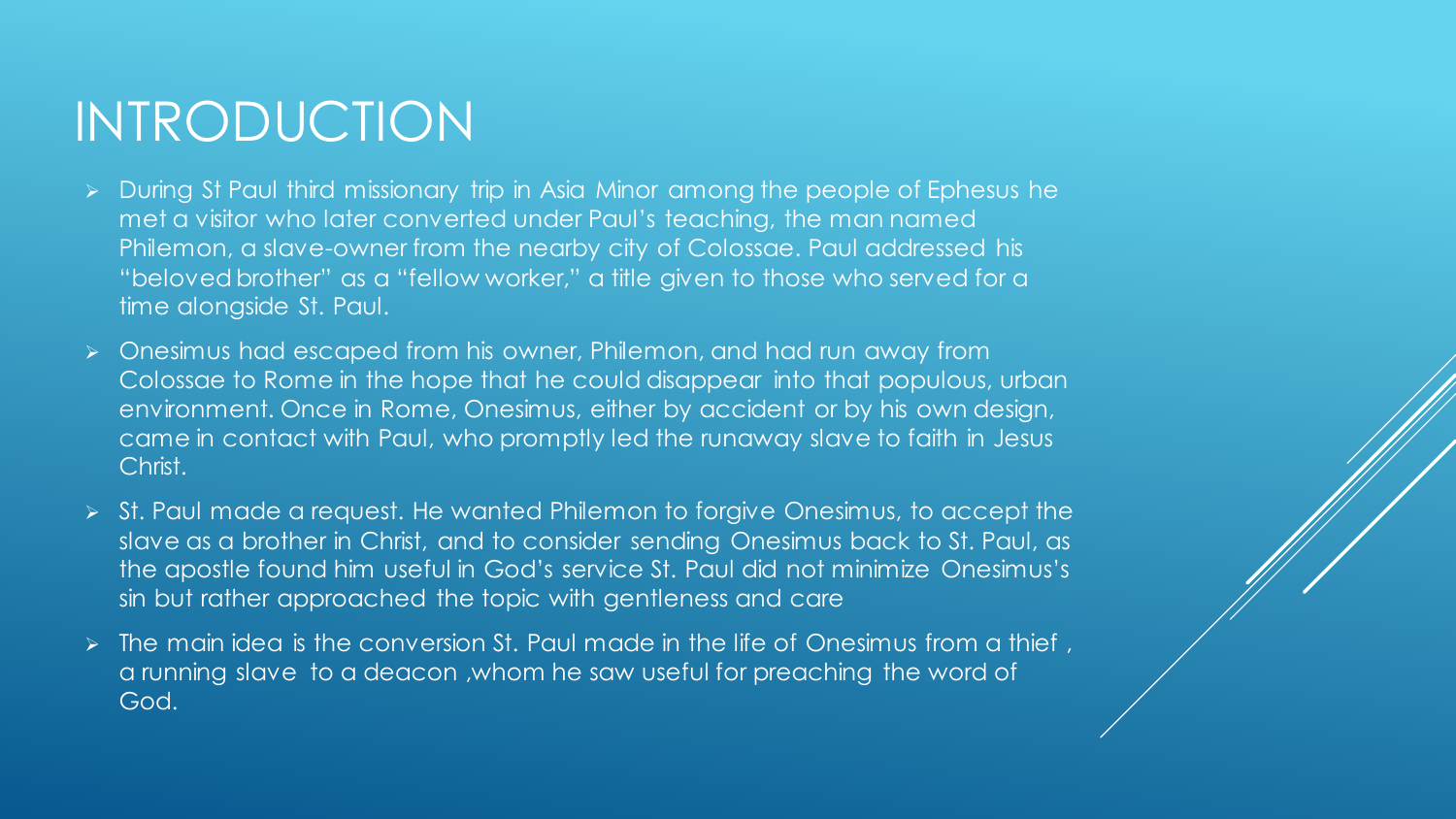#### ▶ Verse 1-3 The apostolic Greeting

- **Paul, a prisoner of Jesus Christ :** To be a prisoner simply is not comfortable neither honorable; but as Paul was, *for the faith and preaching of the gospel,* this was true glory, and proper to move Philemon upon the request made to him.
- **Apphia our sister and Archippus our fellow soldier** : Apphia (Philemon wife) Archippus : is the son  $\dot{\;}$  St. Paul is addressing the family whose property Onesimus was as a slave and they were all impacted by his actions.
- **Timothy our brother, To Philemon our beloved fellow worker**. : here St. Paul, in the highest degree of ministry, not only calls Timothy, an evangelist, his brother, but Philemon, an ordinary pastor, his dearly beloved fellow- labourer—an example of humility and condescension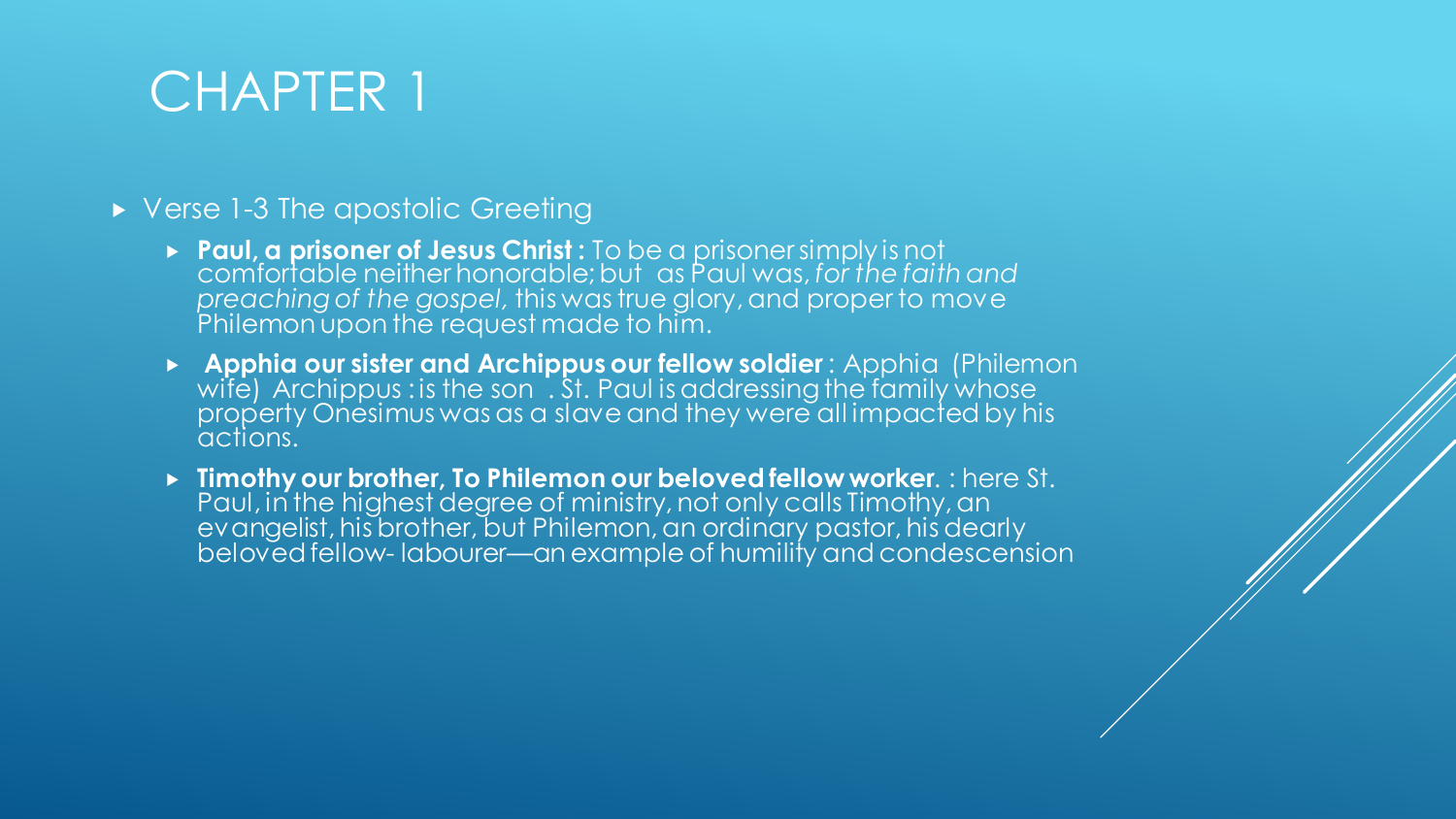#### ▶ Verse 4-7 Philemon's Love and Faith

 **I remember you in my prayers, <sup>5</sup> because I hear of your love and of the faith that you have toward the Lord Jesus and for all the saints :** in those verses St. Paul does not immediately at the commencement ask the favor, but having first admired the man, and having praised him for his good actions.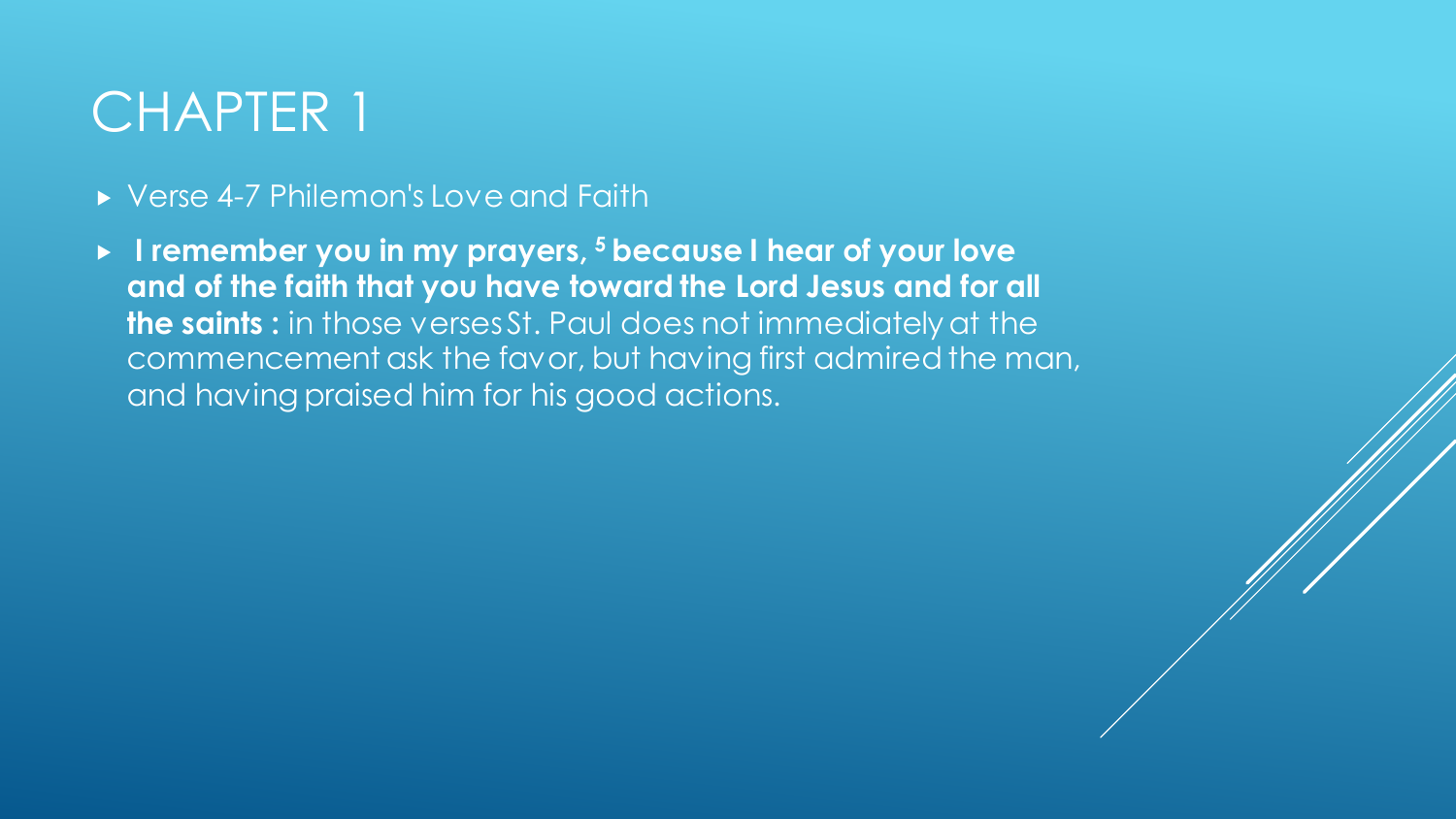Verses 8-22Paul's Plea for Onesimus:

- **I am bold enough in Christ to command you to do what is required, <sup>9</sup> yet for love's sake I prefer to appeal to you**: Waiving the authority which yet he had to require, he chooses to entreat it of him.
- **I appeal to you for my child, Onesimus** : The main business of the epistle, which was to plead with Philemon on behalf of Onesimus, that he would receive him and be reconciled to him. Many arguments Paul urges for this purpose
- **I, Paul, write this with my own hand: I will repay it—to say nothing of your owing me even your own self** : St. Paul is reminding Philemon on other accounts more in debt to him than what Onesimus owes him. The apostle glances at the benefits he had granted Philemon: "That he should accept the loss and forgive Onesimus.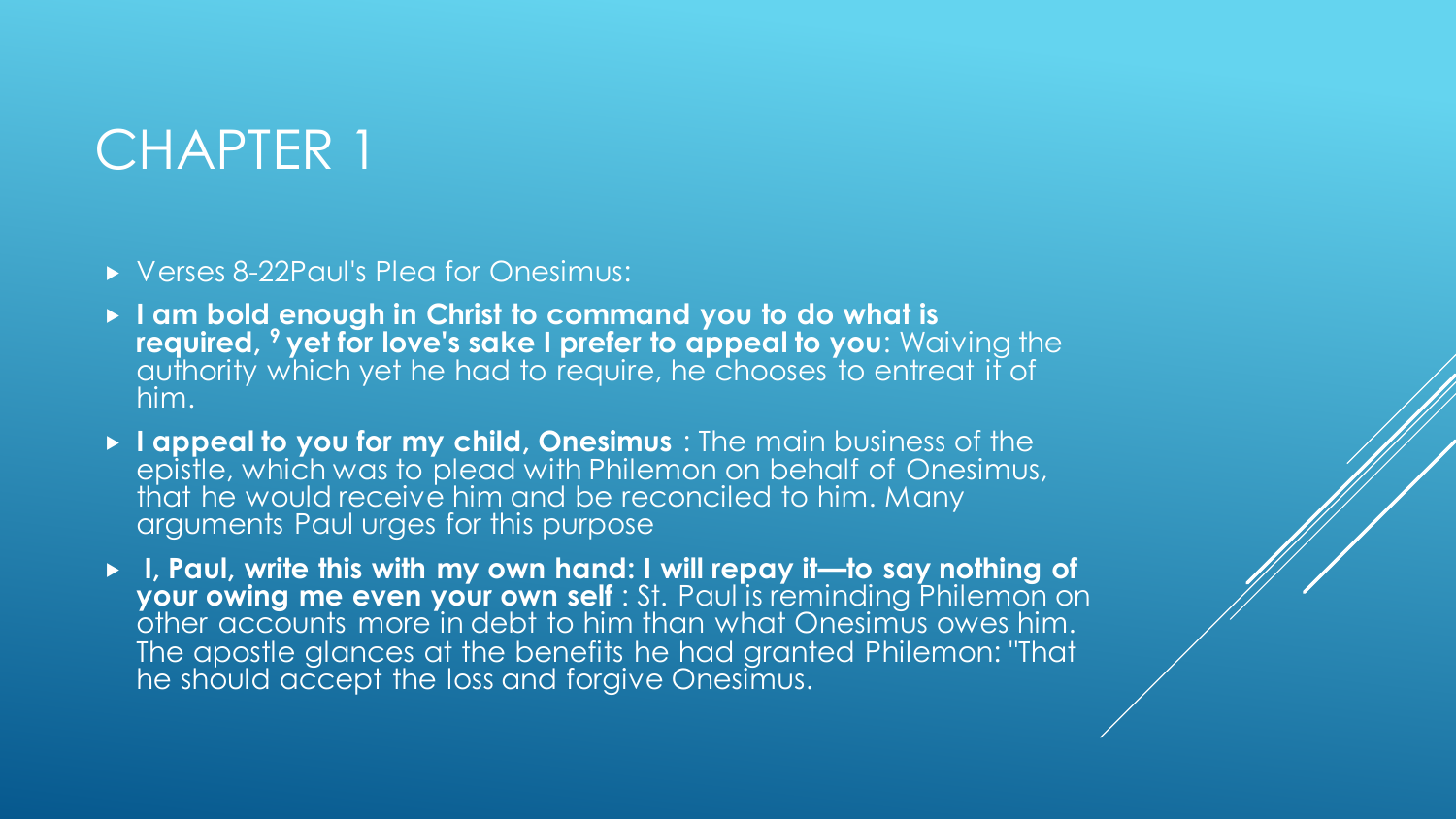- ▶ Verses 22-15 Final Greetings
- **At the same time, prepare a guest room for me**: St. Paul is hopping that his jail time will end soon intending to be Philemon guest also assuming that he will obey the orders and welcome St Paul when he arrives to Colossae